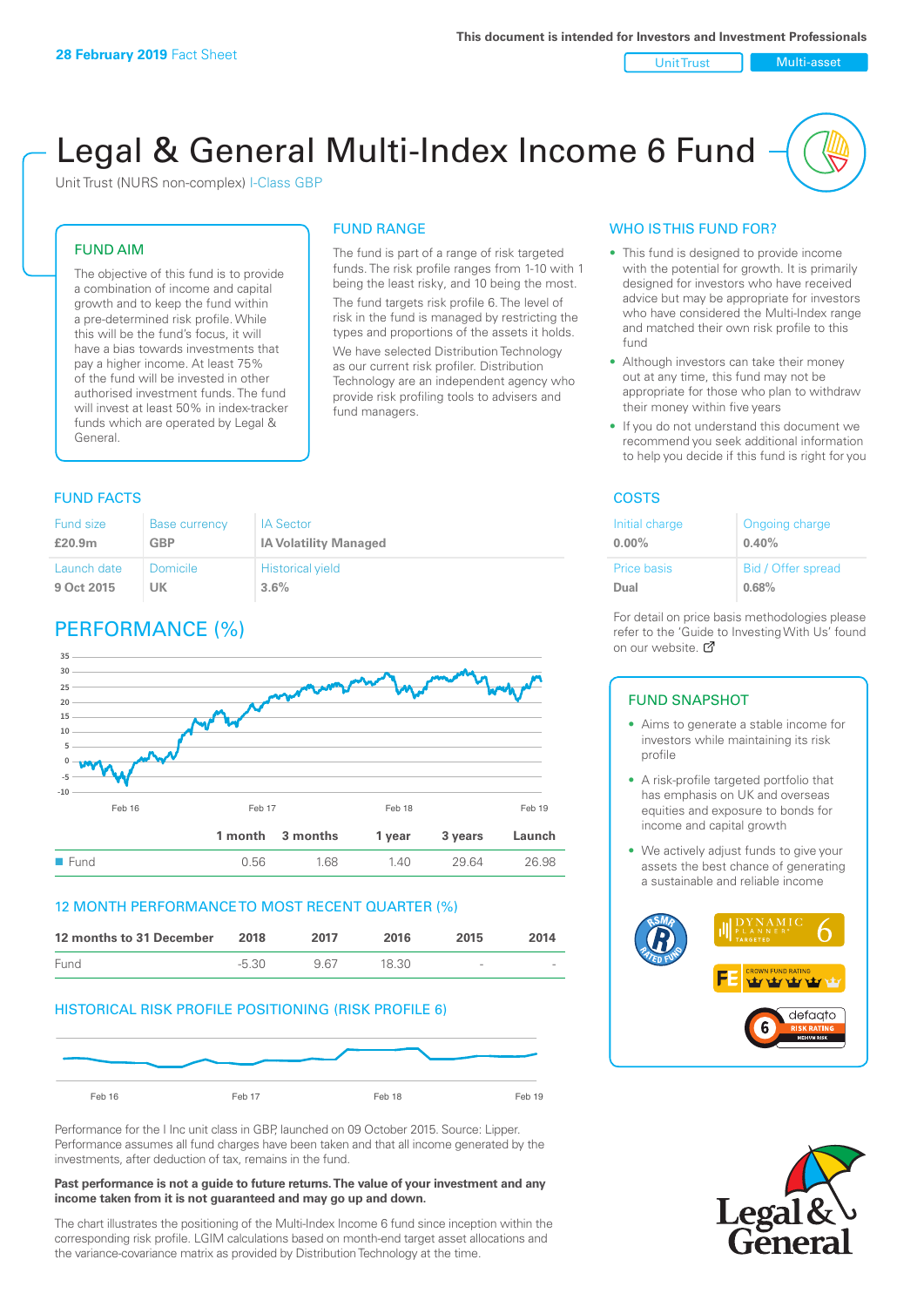### Legal & General Multi-Index Income 6 Fund

Unit Trust (NURS non-complex) I-Class GBP

### PORTFOLIO BREAKDOWN

All data source LGIM unless otherwise stated. Totals may not sum due to rounding.





### FUND MANAGERS

The fund managers have responsibility for managing the multi-index fund range. They are part of the Multi-Asset Funds (MAF) team in LGIM. This team focuses on designing and managing multi-asset funds that are tailored to match the specific objectives of various client types. The team sits within a wider Asset Allocation team which combines both depth of experience with a broad range of expertise from different fields, including fund management, investment consulting and risk management roles.

## TOP 10 HOLDINGS (%)

| <b>L&amp;G UK Index Trust</b>                                    | 11.1 |
|------------------------------------------------------------------|------|
| iShares UK Dividend UCITS ETF                                    | 10.3 |
| L&G Emerging Markets Government Bond (US\$) Index Fund           | 7.9  |
| L&G Emerging Markets Government Bond (Local Currency) Index Fund | 7.2  |
| L&G High Income Trust                                            | 6.0  |
| L&G US Index Trust                                               | 6.0  |
| L&G Global Emerging Markets Index Fund                           | 5.2  |
| <b>L&amp;G Pacific Index Trust</b>                               | 5.2  |
| L&G European Index Trust                                         | 5.1  |
| iShares Euro Dividend UCITS ETF                                  | 4.0  |